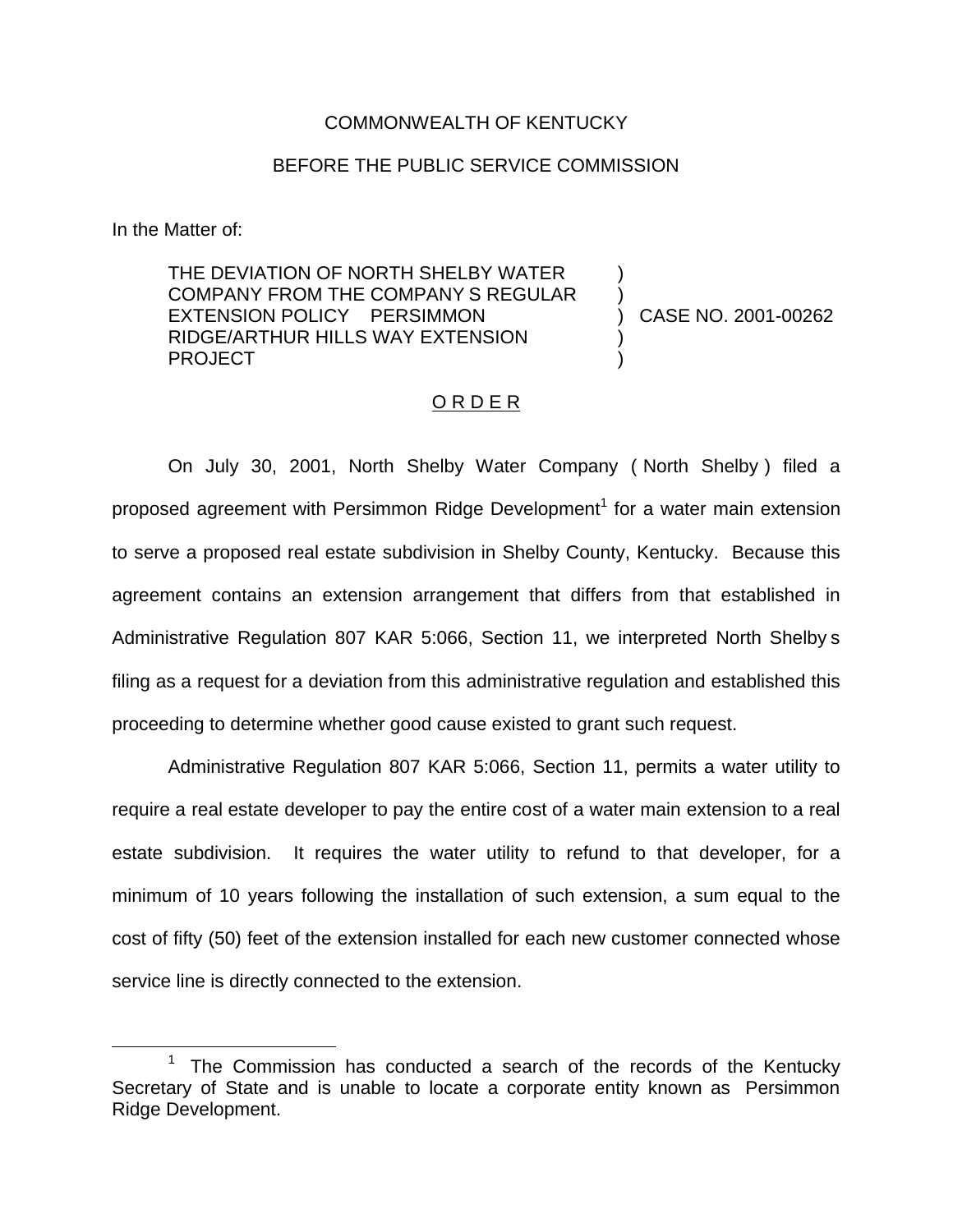The proposed extension arrangement differs from Administrative Regulation 807 KAR 5:066, Section 11, in one significant respect. It requires the real estate developer to forego any refund for any connection to the water main extension that occurs within the proposed subdivision development.

The Commission is authorized to permit a water utility to make water main extensions under arrangements that differ from those established in Administrative Regulation 807 KAR 5:066, Section 11. Administrative Regulation 807 KAR 5:066, Section 11(4), provides:

> Nothing contained herein shall be construed to prohibit the utility from making extensions under different arrangements if such arrangements have received the prior approval of the commission.

Administrative Regulation 807 KAR 5:066, Section 18, provides that [I]n special cases, for good cause shown, the commission may permit deviations from this administrative regulation. The burden of proof in demonstrating that good cause exists falls on the proponent of the differing arrangement. Energy Regulatory Comm n v. Kentucky Power Co., Ky.App., 605 S.W.2d 46, 50 (1980) ( Applicants before an administrative agency have the burden of proof. ).

North Shelby has yet to provide any evidence in support of the proposed water main extension arrangement or to demonstrate that good cause exists for the granting of a deviation from the requirements of Administrative Regulation 807 KAR 5:066, Section 11. The Commission finds that North Shelby should be permitted 20 days from the date of this Order to submit any evidence or argument to support the proposed arrangement. If at the close of that period no supporting evidence or argument is